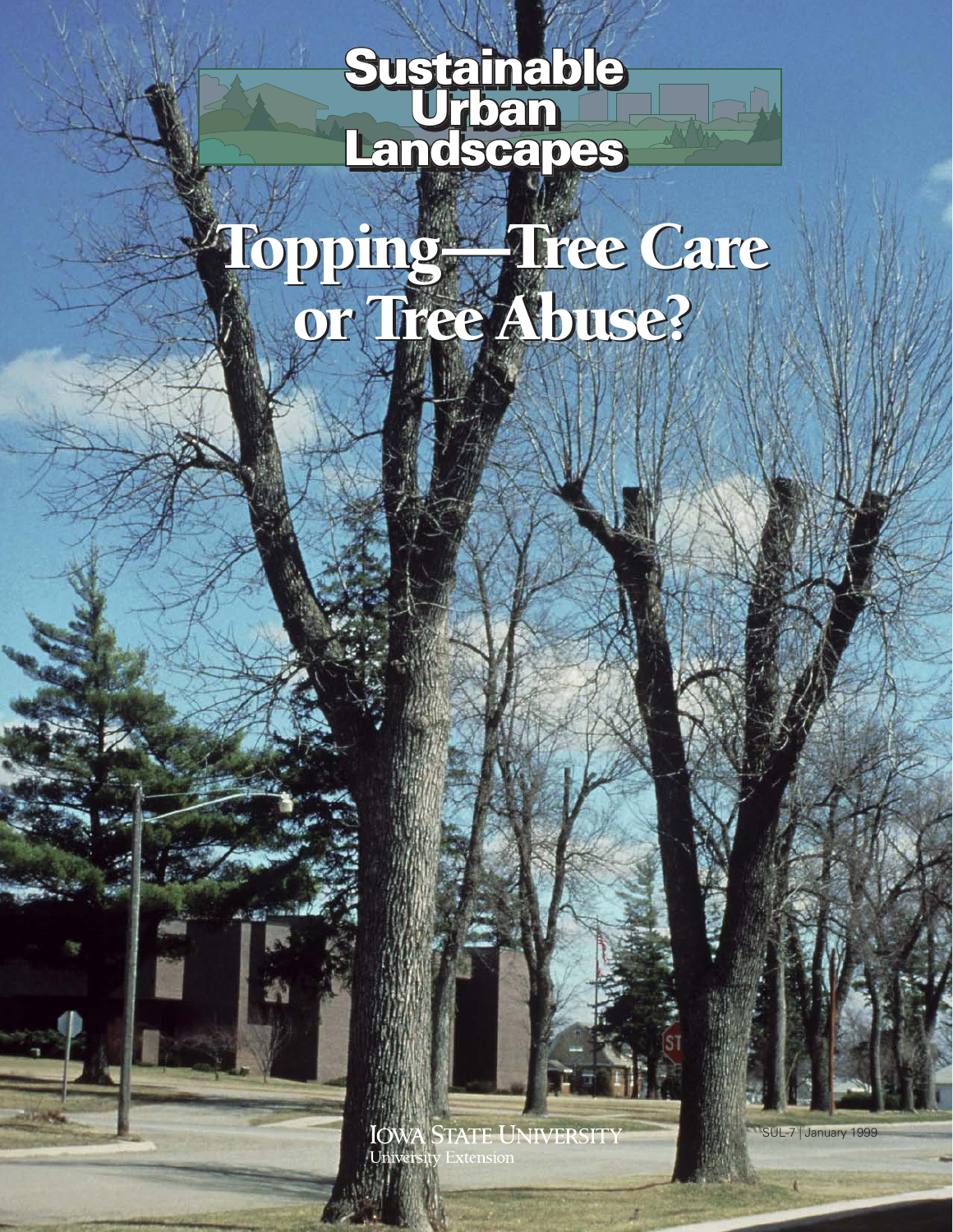Large, mature trees may require pruning if they interfere with utility lines, block important views, grow too close to buildings, encroach on neighboring trees, or shade solar collectors.

Topping, also referred to as heading, stubbing, rounding, or dehorning, is the drastic removal or cutting back of large branches in mature trees, with little regard for location of the pruning cut (see cover photo). This practice was formerly thought to be a good way to reduce the height of trees considered too large for a particular site.

In addition, stimulation of new, vigorous growth associated with topping was viewed as beneficial to the tree. However, professional arborists and tree care practitioners now realize that topping can create a host of problems for trees and for people coexisting with them. **Proper early training, selective branch thinning, or entire tree removal should be favored over the detrimental practice of topping.**

### **Topping Is Harmful**

Topping is injurious to trees in many ways. By removing a major portion of the canopy, the delicate balance between foliage and the remainder of the tree is upset. Through the process of photosynthesis, leaves manufacture chemical energy required by the tree for growth and maintenance of branches, trunk, and roots. With large portions of leaf surface area removed, a tree's energyproducing potential is severely reduced. Large reserves of stored energy in many stems and branches also are lost when trees are topped. These imbalances can lead directly to decline and death or can make the trees susceptible to invasion by canker and root rot diseases.

Bark suddenly exposed to the sun after topping often is damaged by sunscald, and may become diseased, further weakening the tree.

Large branch stubs that result from topping are open invitations to insects and wood-rotting pathogens (figure 1). In particular, opportunistic pathogens find the living, but virtually defenseless stub an inviting and plentiful source of food. Unable to receive substantial amounts of energy from other parts of the tree, stubs lack the capacity to wall-off or compartmentalize the wound, allowing decay-causing organisms easy access. Once



Figure 1. Large branch stubs invite insect and disease problems.

decay has entered the branch stub, it may progress into the main trunk (figure 2), eventually killing the tree and creating a hazardous situation for people. Coating large branch stubs with a wound dressing is ineffective in stopping the entry and spread of decay-causing organisms.



Figure 2. Decay beginning in branch stubs may spread into the main trunk.

Topped trees frequently produce vigorous regrowth, called water sprouts, just below the pruning wound (figure 3). These rapidly growing shoots can have very weak attachment to the remaining stub, making topped trees highly vulnerable to wind and ice damage. Regrowth resulting from topping also is very succulent and is generally more susceptible to attack from insects and certain disease-causing pathogens, particularly those responsible for fire blight. Certain species of beech, maple, and oak fail to produce any vigorous regrowth after topping. Without adequate foliage regrowth, these trees rapidly decline and die.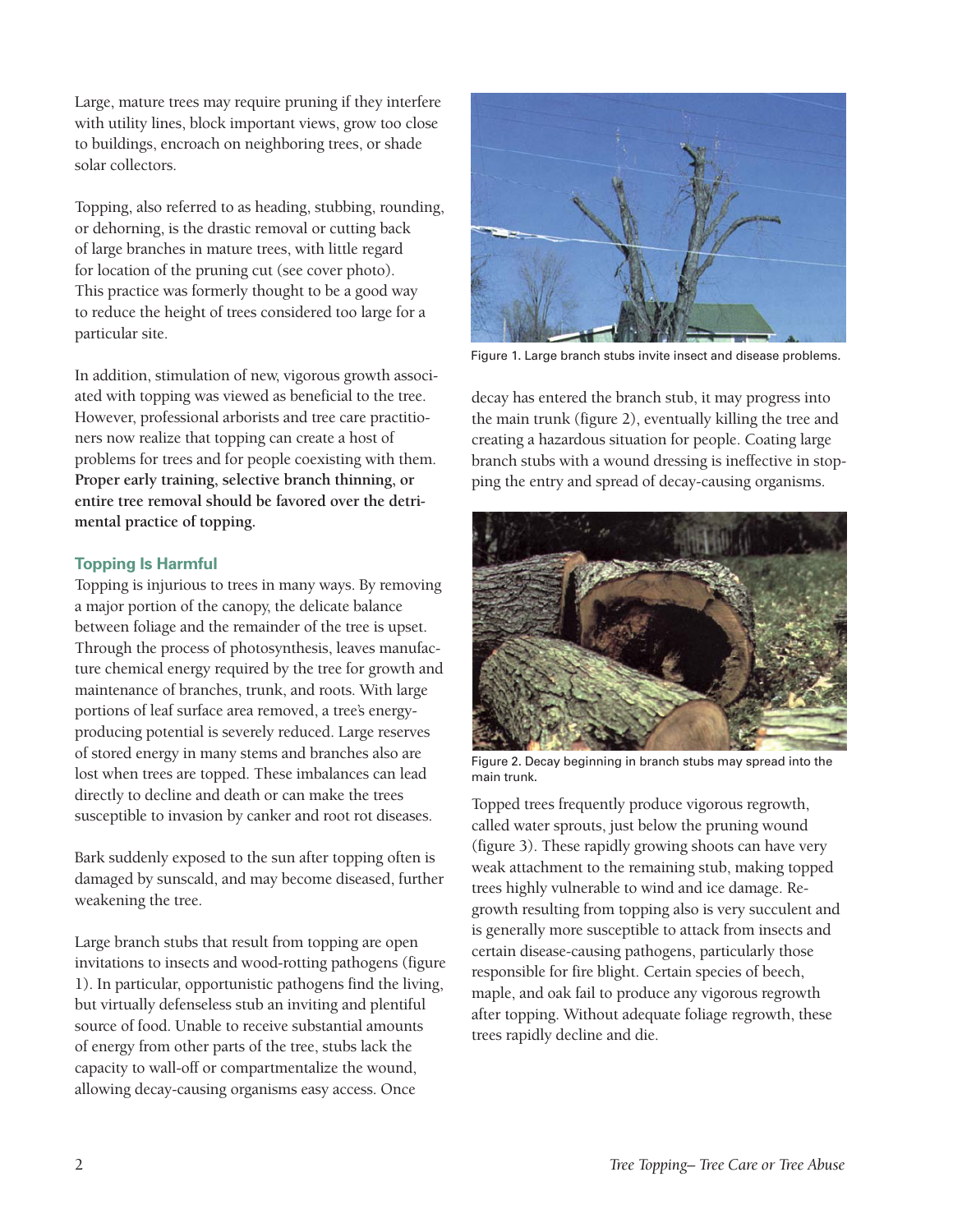

Figure 3. Weakly attached water sprouts form on topped trees.

Utility companies frequently practice topping to alleviate tree interference with overhead power and communication lines. However, a topped tree often will regrow to its original height faster and with greater density than a tree that has received proper pruning (figure 4). Because the results often are short-lived, topping actually is a more costly solution to the problem of interfering trees than crown reduction by thinning.



Figure 4. Topping is a costly and ineffective solution for this interfering tree.

Topping also disfigures the tree and ruins its aesthetic value in the landscape (figure 5). Topping replaces a tree's natural beauty and form with unsightly branch stubs, conspicuous pruning wounds, and a witch'sbroom form of branch regrowth. Trees planted to provide lifetimes of pleasure and beauty are transformed into landscape liabilities.

### **Alternatives to Topping**

Of course, many problems can be avoided if largegrowing tree species are not planted where they will interfere with power lines, street lights, or buildings

(figure 6). Pruning properly-sited trees then becomes a matter of simply maintaining tree structure, form, health, and appearance (figure 7). In addition, there are many excellent smaller trees that work well in urban sites or anywhere potential obstructions exist.



Figure 5. Topping disfigures trees and lowers their value.



Figure 6. Do not plant large growing trees beneath power and communication lines.